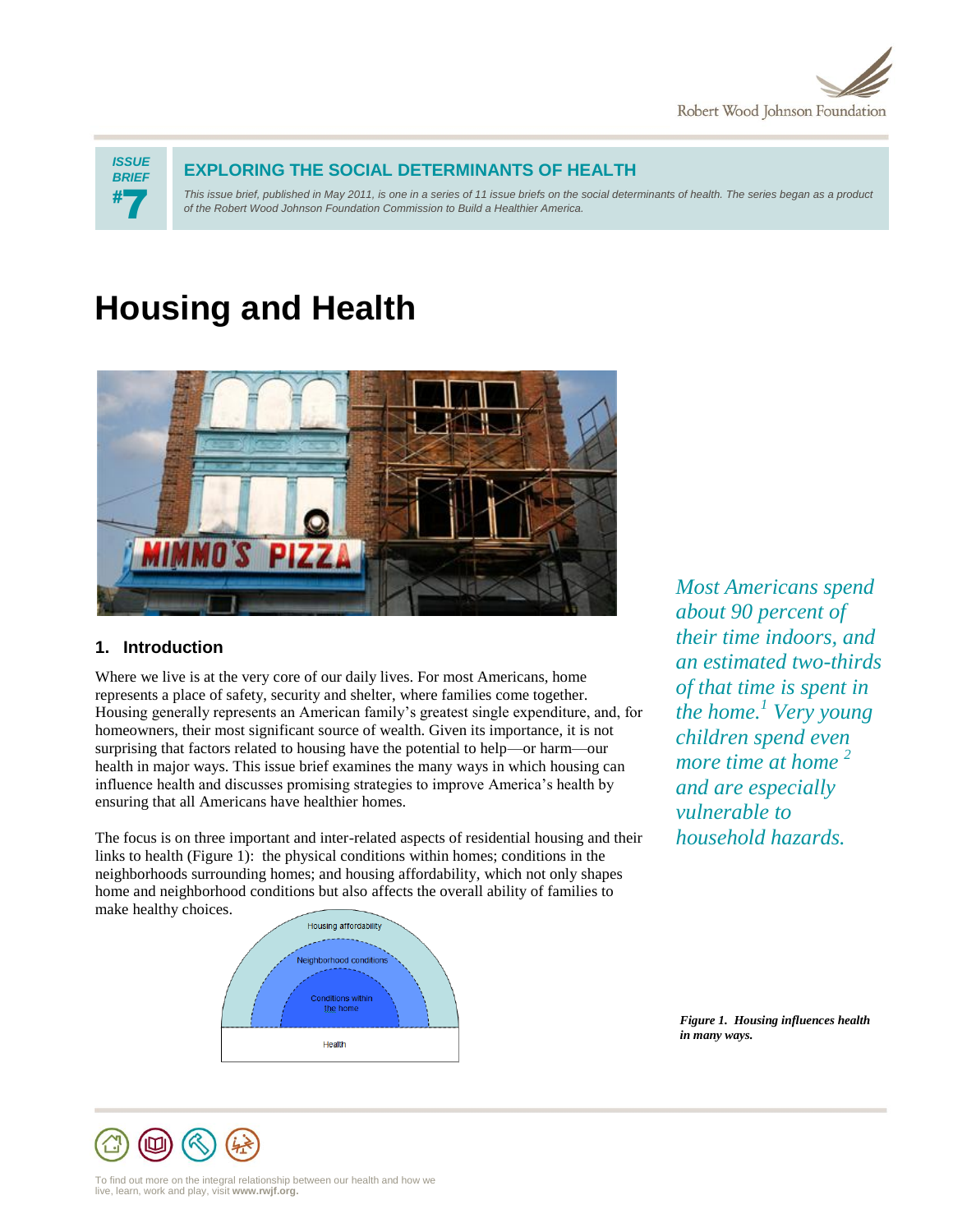

# **2. Housing conditions and health**

Good health depends on having homes that are safe and free from physical hazards. When adequate housing protects individuals and families from harmful exposures and provides them with a sense of privacy, security, stability and control, it can make important contributions to health. In contrast, poor quality and inadequate housing contributes to health problems such as infectious and chronic diseases, injuries and poor childhood development.<sup>3, 4</sup>

For example:

- Lead poisoning irreversibly affects brain and nervous system development, resulting in lower intelligence and reading disabilities. An estimated 310,000 children ages one to five have elevated blood lead levels.<sup>5</sup> Most lead exposures occur in the home, particularly in homes built before 1978 that often contain lead-based paint and lead in the plumbing systems. Deteriorating paint in older homes is the primary source of lead exposure for children, who ingest paint chips and inhale lead-contaminated dust. Between 1998 and 2000, a quarter of the nation's housing—24 million homes—was estimated to have significant lead-based paint hazards.<sup>6</sup>
- Substandard housing conditions such as water leaks, poor ventilation, dirty carpets and pest infestation can lead to an increase in mold, mites and other allergens associated with poor health. Indoor allergens and damp housing conditions play an important role in the development and exacerbation of respiratory conditions including asthma, which currently affects over 20 million Americans<sup>7, 8</sup> and is the most common chronic disease among children. Approximately forty percent of diagnosed asthma among children is believed to be attributable to residential exposures.<sup>9, 10</sup> In 2004, the cost of preventable hospitalizations for asthma was \$1.4 billion, a 30 percent increase from  $2000$ .<sup>11</sup>
- Exposure to very high or very low indoor temperatures can be detrimental to health. Cold indoor conditions have been associated with poorer health, including an increased risk of cardiovascular disease.<sup>3</sup> Extreme low and high temperatures have been associated with increased mortality, especially among vulnerable populations such as the elderly. $4$
- Housing can be a source of exposure to various carcinogenic air pollutants. Radon, a natural radioactive gas released from the ground, has been associated with lung cancer; an estimated one in 15 homes has elevated radon levels.<sup>12</sup> Residential exposure to environmental tobacco smoke, pollutants from heating and cooking with gas, volatile organic compounds and asbestos have been linked with respiratory illness and some types of cancer. $^{13}$
- Each year, injuries occurring at home result in an estimated 4 million emergencydepartment visits and 70,000 hospital admissions.<sup>14</sup> Contributing factors include structural features in homes, including steep staircases and balconies, lack of safety devices such as window guards and smoke detectors, and substandard heating systems. $3, 4$
- Residential crowding has been linked both with physical illness, including infectious diseases such as tuberculosis and respiratory infections,  $3, 15$  and with psychological distress among both adults and children; children who live in crowded housing may



*Healthy homes promote good physical and mental health.*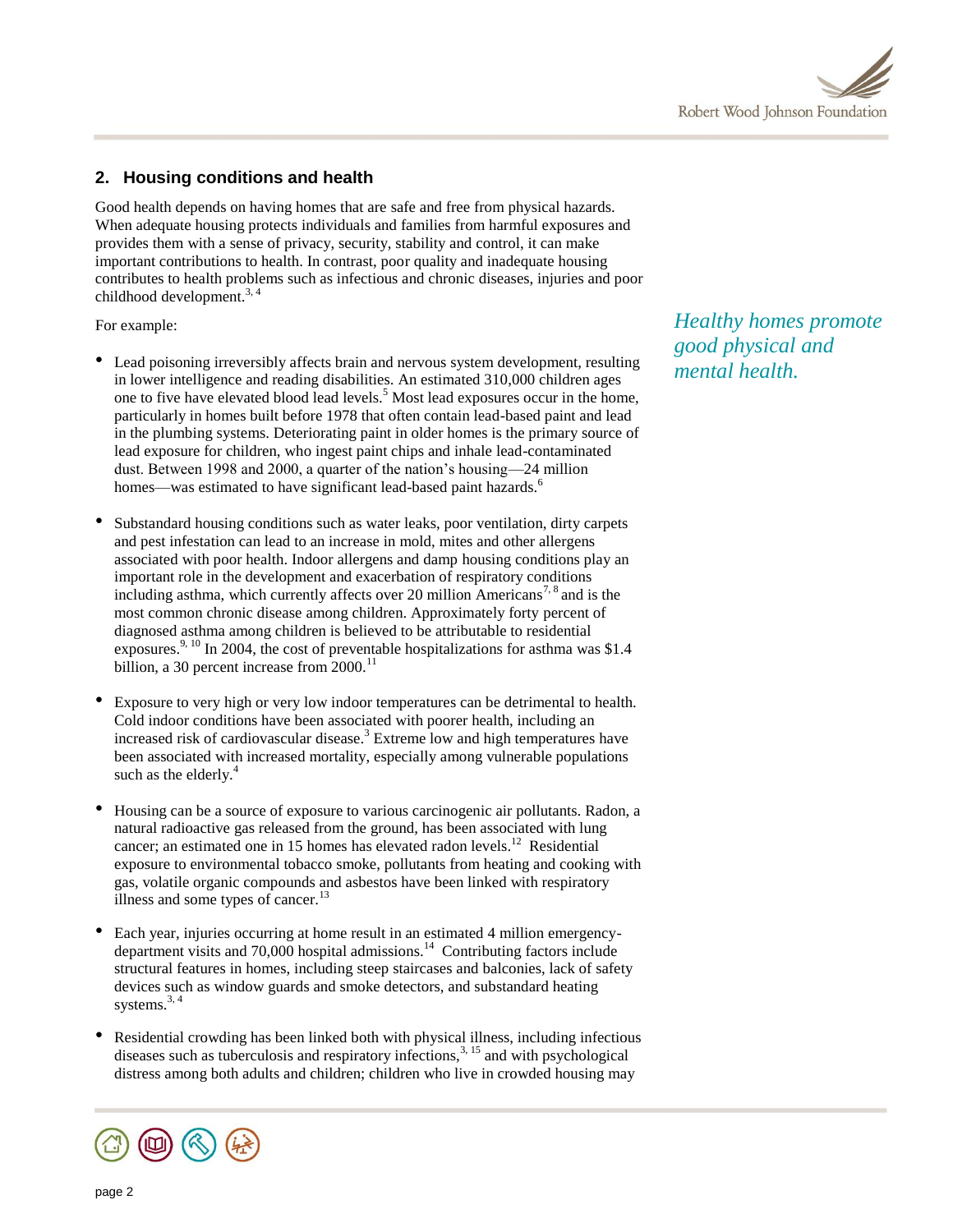

have poorer cognitive and psychomotor development or be more anxious, socially withdrawn, stressed or aggressive.<sup>16</sup>

Poor indoor air quality, lead paint, lack of home safety devices, and other housing hazards often coexist in homes, placing children and families at great risk for multiple health problems. And substandard housing is much more of a risk for some families than others; housing quality varies dramatically by social and economic circumstances. Families with fewer financial resources are most likely to experience unhealthy and unsafe housing conditions and typically are least able to remedy them, contributing to disparities in health across socioeconomic groups in this country.

*Families with fewer financial resources are most likely to experience unhealthy and unsafe housing conditions and typically are least able to remedy them, contributing to disparities in health across socioeconomic groups in this country.*

#### **EXAMPLES OF PUBLIC AND PUBLIC- PRIVATE INITIATIVES TO IMPROVE PHYSICAL CONDITIONS IN HOMES**

*Healthy People 2010* called for a 52-percent reduction in the more than six million currently occupied U.S. housing units with moderate or severe physical problems. Other housing-related goals include reducing indoor household allergen levels and increasing the proportion of people living in pre-1950's homes that have been tested for presence of lead paint.<sup>17</sup> Because housing hazards often coexist in homes, evidence suggests that it may be more cost-effective to combat these home hazards together. While links between housing deficiencies and health conditions are well substantiated, research evaluating the health benefits of specific interventions has been limited. There is, however, some evidence that multifaceted interventions may lead to improvements in children's health in general and asthma symptoms specifically, as well as to reduced use of medical services.<sup>18</sup> Examples of multifaceted interventions to improve conditions in homes for which some evidence is available include:

- Healthy Homes Initiative (HHI).Congress established the HHI to "develop and implement a program of research and demonstration projects that would address multiple housing-related problems affecting the health of children." Begun in 1999, this HUD initiative strives both to identify multiple housing deficiencies that affect health, safety and quality of life and to take actions to reduce or eliminate the health risks related to poor quality housing. HHI supports interventions (executed through competitively-awarded agreements, contracts with private and public agencies and interagency agreements) in four areas: excess moisture, dust, ventilation and control of toxins, and tenant education in high-risk housing areas. Approximately \$48.5 million was spent on these programs from 1999-2005.<sup>19, 20</sup>
- Seattle King County Healthy Homes Project (SKCHHP). From 1997-2005, this project—sponsored by the Seattle Partners for Healthy Communities and primarily funded by the National Institute of Environmental Health Science—was developed by a partnership of public and private agencies to improve asthma-related health status by reducing exposure to allergens and irritants in low-income households of families with asthmatic children. Paraprofessional community home environmental specialists visiting homes over a 12-month period provided a comprehensive set of interventions including a home environmental assessment, individualized action plans, education and social support, and the provision of materials and resources to reduce exposures to allergens. Building on the success of this program, the HUD-funded Seattle Healthy Homes Initiative incorporated remediation of structural lead and injury hazards into the intervention package to address exposures to multiple household hazards.<sup>21, 22</sup>

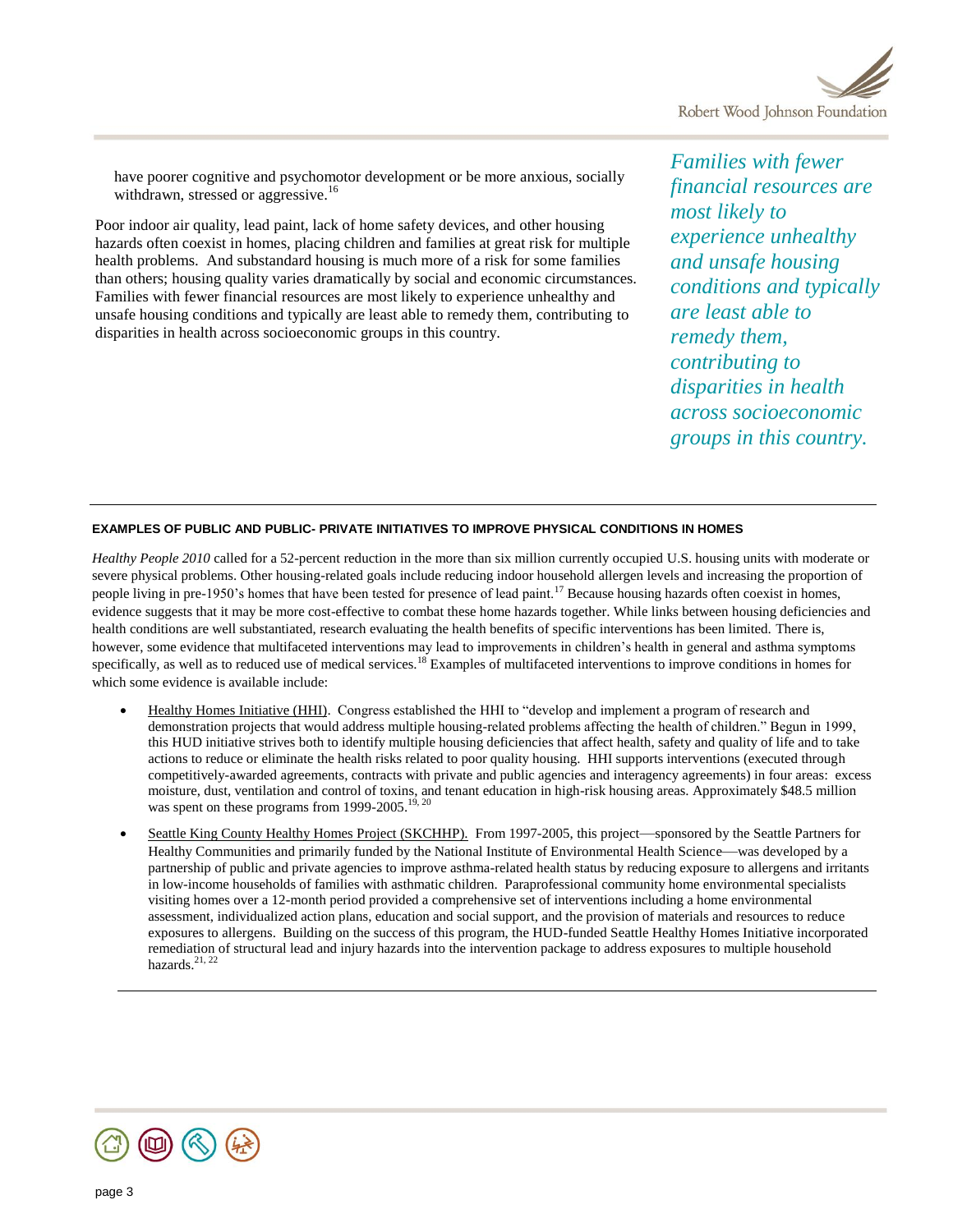



## **3. Neighborhood conditions and health**

Along with conditions in the home, conditions in the neighborhoods where homes are located also can have powerful effects on health.<sup>23</sup> The social, physical and economic characteristics of neighborhoods have been increasingly shown to affect short- and long-term health quality and longevity. A neighborhood's physical characteristics may promote health by providing safe places for children to play and for adults to exercise that are free from crime, violence and pollution. Access to grocery stores selling fresh produce—as well as having fewer neighborhood liquor and convenience stores and fast food outlets—can make it easier for families to find and eat healthful foods. Social and economic conditions in neighborhoods may improve health by affording access to employment opportunities and public resources including efficient transportation, an effective police force and good schools. Neighborhoods with strong ties and high levels of trust among residents may also strengthen health. Not all neighborhoods enjoy these opportunities and resources, however, and access to neighborhoods with health-promoting conditions varies with household economic and social resources. Housing discrimination has limited the ability of many low-income and minority families to move to healthy neighborhoods. The concentration of substandard housing in less advantaged neighborhoods further compounds racial and ethnic as well as socioeconomic disparities in health (see the "Neighborhoods and Health" issue brief in this series).

# **4. Housing affordability and health**

The affordability of housing has clear implications for health. The shortage of affordable housing limits families' and individuals' choices about where they live, often relegating lower-income families to substandard housing in unsafe, overcrowded neighborhoods with higher rates of poverty and fewer resources for health promotion (e.g., parks, bike paths, recreation centers and activities). The financial burden of unaffordable housing can prevent families from meeting other basic needs including nutrition and health care, and is particularly significant for low-income families.

Housing is commonly considered to be "affordable" when a family spends less than 30 percent of its income to rent or buy a residence. An estimated 17 million households in the United States pay more than 50 percent of their incomes for housing.<sup>24</sup> It is important to note that a given percentage of income can reflect very different burdens



*The availability of affordable housing shapes families' choices about where they live, often relegating lowerincome families to substandard housing in neighborhoods with higher rates of poverty and crime and fewer health-promoting resources.*

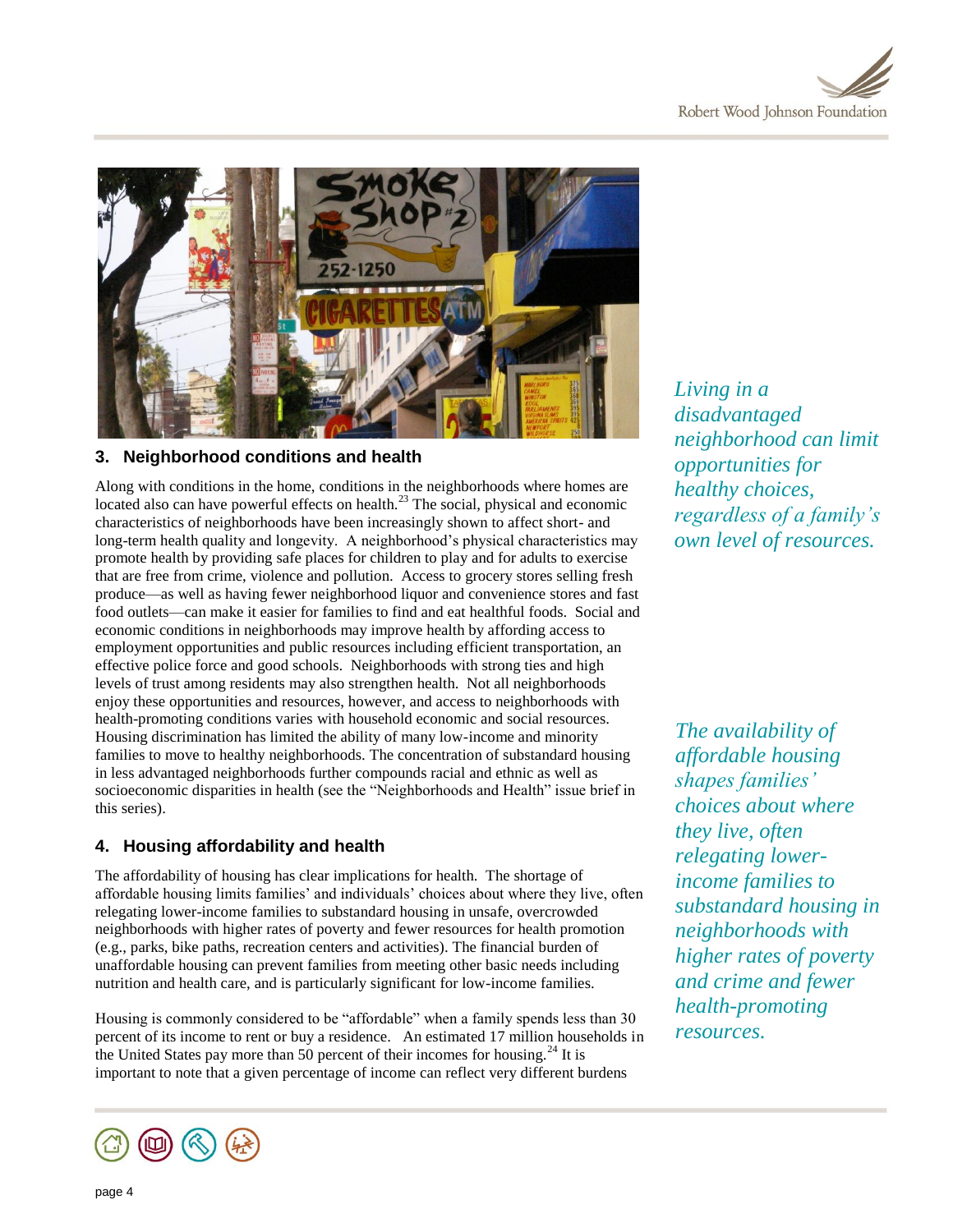

depending on a family's overall level of financial resources—having 50 percent of a \$200,000 annual salary left to spend after covering housing costs provides a very different set of options than having 50 percent of a \$19,000 annual salary left. Not surprisingly, lower-income families are more likely to lack affordable housing (Figure 2).



*Figure 2. The percentage of American families who spend at least 30 percent of their income on housing decreases dramatically with higher income levels. Lower-income families are more likely to experience health impacts associated with unaffordable housing.* 

Based on 2006 American Community Survey tabulations from The State of the Nation's Housing, 2008.

The lack of affordable housing affects families' ability to meet other essential expenses, placing many families under tremendous and constant financial strain. High housingrelated costs place a particular economic burden on low-income families, forcing them to make trade-offs between food, heating and other basic needs.

- High housing payments relative to income, along with rising utility costs, force some families to choose between heating, eating, and filling prescriptions. One study found that low-income people with difficulty paying rent, mortgage or utility bills were less likely to have a usual source of medical care and were more likely to postpone treatment and to use the emergency room for treatment.<sup>25</sup>
- In addition, another study showed that children who lived in areas with higher rates of unaffordable housing tended to have worse health, more behavioral problems and lower school performance.<sup>26</sup>
- People also make trade-offs when trying to obtain affordable housing. Many live far away from their work, requiring them to spend more time and money commuting and less time engaging in health-promoting activities.
- Families who lack affordable housing are more likely to move frequently. Residential instability is associated with emotional, behavioral and academic problems among children, and with increased risk of teen pregnancy, early drug use, and depression during adolescence.<sup>27, 28</sup> These impacts in turn can have longer-term health consequences.



*Homeownership can promote social ties and investment in the community, and neighborhoods with higher rates of homeownership tend to have higher levels of neighborhood stability and wealth.*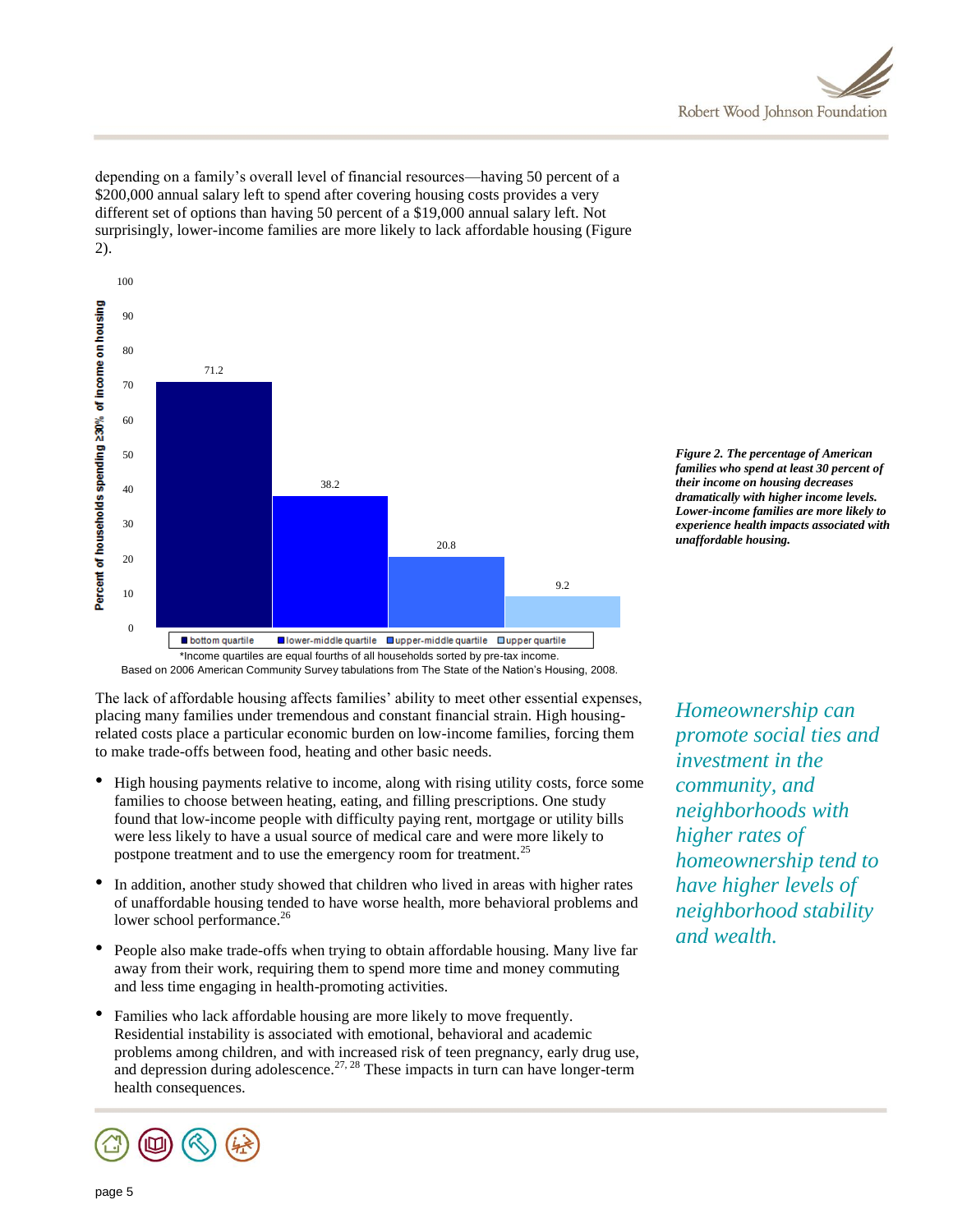

Housing affordability and its implications for health affect both renters and homeowners. For low-income renters, there are simply not enough affordable units; an estimated 9 million low-income renters must compete for only 3 million available and affordable rental units.<sup>24</sup> Homeownership can promote social ties and investment in the community, and neighborhoods with higher rates of homeownership tend to have higher levels of neighborhood stability and wealth. Not all members of our society have the same opportunities to realize the American dream of homeownership, however. Families at greater social and economic disadvantage are less likely to own their own homes. Among those who do, the recent rise in foreclosures has had a disproportionate impact. Low-income and minority homeowners are more likely to receive subprime loans, be the victims of predatory lending and end up in default. The health impacts of foreclosure have yet to be studied. Many suspect, however, that foreclosures may harm the health of families undergoing foreclosure, as well as the broader community, through increased stress, loss of financial resources and breakdown in social networks.29-31

#### **SEEKING HEALTHIER ALTERNATIVES TO TRADITIONAL PUBLIC HOUSING: PUBLIC AND PRIVATE INITIATIVES**

Awareness of the ways housing affects health has led the federal government to launch a number of initiatives and programs to promote lowincome families' access to better housing. Objectives in HUD's Strategic Plan for 2000-2006 included increasing the availability of decent, safe and affordable housing in American communities and promoting housing stability, self-sufficiency and asset development for individuals and families. Public housing has been a major focus of efforts to make housing more affordable, but more needs to be done. While an estimated 1.2 million households currently live in public housing,<sup>32</sup> wait lists remain long and the need for assistance has outpaced federal funding in recent years. Less than a quarter of people who are eligible for these programs are currently enrolled. The large public housing projects constructed in the 1960s have been widely criticized for leading to the concentration of poverty.

Two alternatives to housing projects have been evaluated, with results showing that the issues are complex:

- Housing subsidies to low-income families enabling them to rent in the private sector. Housing vouchers help individuals rent privatelyowned houses that meet certain criteria for quality standards and rent guidelines. Moving to Opportunity (MTO) for Fair Housing Demonstration Project*,* a randomized controlled experiment in five cities, was designed to test long-term effects on well-being and health associated with moving from high poverty areas to private-market housing in lower poverty neighborhoods. While early findings suggested favorable outcomes for families, the longer-term effects varied by the age and sex of the participants. Compared with families who had similar resources and characteristics but did not receive the vouchers, adults who received vouchers and were able to obtain housing in low-poverty areas experienced significant improvements in neighborhood satisfaction and safety, lower prevalence of psychological distress and depression, and reductions in obesity incidence. Among teenagers, girls experienced improved mental health and reported fewer risky behaviors; boys, however, actually experienced adverse outcomes including more delinquent and risky behaviors, <sup>33</sup> which some have speculated could be due to the stresses of moving and specifically of moving to areas where most peers were better-off.
- Replacing traditional public housing with more health-promoting designs. Since its creation in 1992, the HOPE VI program has invested \$6.3 billion dollars to demolish, reconfigure or replace the nation's worst housing projects. As of June 2006, over 78,000 units had been demolished and another 10,400 were slated for redevelopment. The health evaluations of this program did not include randomization or control groups, precluding definitive conclusions. However, housing development residents who relocated generally moved to lower poverty and safer neighborhoods and reported less fear and anxiety for their own and their children's safety. Following their moves, children in relocated families had fewer reported behavior problems, and this effect was strongest among girls. Despite evidence of improved living conditions among program participants who relocated, there have been no conclusive findings of corresponding improvements in health; rates of mortality actually appeared higher among some relocated participants relative to other vulnerable populations.<sup>34-36</sup>

Evidence from these initiatives indicates that simply moving low-income families to higher-income neighborhoods is unlikely to be sufficient for improving health, and that a broader range of strategies is needed. While an increasing number of efforts have incorporated mixed-income housing developments and may assist eligible households in buying homes, the potential health effects have not yet been evaluated.

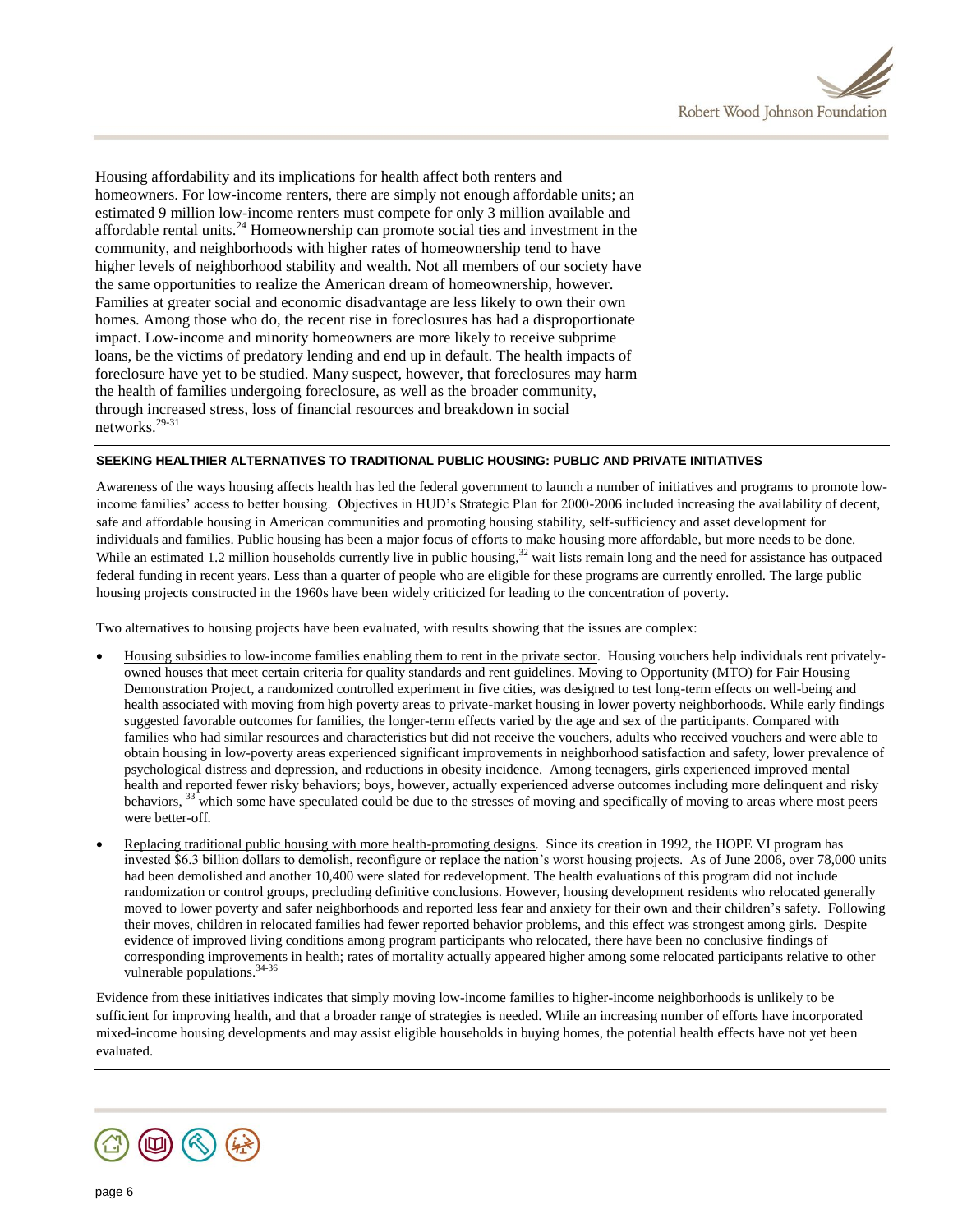

# **5. Strategies for improving health through public and private housing policies: Healthier, more affordable homes in healthy neighborhoods**

The evidence reviewed in this brief indicates that Americans' health could be improved in important ways through actions that target housing-related issues. History has shown the importance of addressing issues such as fire hazards, sanitation, ventilation and crowding to reduce injuries and certain infectious diseases. Now, in light of the growing body of evidence about the many ways that housing can affect health, it is clear that strategies must be multifaceted—focusing on improving the physical quality of housing, on strengthening health-promoting social as well as physical conditions in neighborhoods, and on increasing access to affordable housing for all Americans. Although it is beyond the scope of this brief to assess which strategies merit highest priority, the list below includes several examples of approaches that have received serious consideration by experts and public agencies. This non-exhaustive list includes strategies affecting multiple aspects of housing and approaches that would involve a wide range of different actors, from local to state to national government and nongovernmental agencies and groups. Insofar as these or other policies can improve housing and reduce socioeconomic and racial or ethnic disparities in housing, there is a firm basis for expecting that they will make important contributions to improving America's health.

## **EXAMPLES OF STRATEGIES TARGETING CONDITIONS WITHIN THE HOME:**

- Sustaining and expanding Healthy Homes initiatives at the federal, state and local levels, including public-private collaborative programs.<sup>3</sup>
- Providing support for high utilities costs through the federal Low Income Home Energy Assistance Program and similar state and voluntary programs that assist households with unaffordable heating, cooling, and electricity bills. $37$
- Pursuing public and private initiatives to encourage viable green building in residential construction and federal affordable housing programs by using energy efficient and green building standards; by providing resources to help support additional costs of implementing the programs; by providing incentives to private developers and builders to help meet and exceed sustainable goals; and by developing supportive financing mechanisms such as energy-efficient and locationefficient mortgages.<sup>38</sup>
- Increasing federal funding for state and local research and evaluation of demonstration projects to better identify, assess and control the multiple, overlapping hazards that exist in homes.<sup>3</sup>
- Improving and enforcing current federal, state and local housing codes and guidelines to reflect current knowledge regarding hazards within the home environment. $3,39$
- Using national, state and local public campaigns and programs to educate and empower private- and public-sector housing providers, owners and tenants about the dangers of unsafe and unhealthy housing and about their rights and responsibilities.<sup>39</sup>
- Increasing resources and expanding the role of public health agencies in housing education, inspections and enforcements at the local, state and national level.<sup>3</sup>





*Now, in light of the growing body of evidence about the many ways that housing can affect health, it is clear that strategies must be multifaceted ─ focusing on improving the physical quality of housing, on strengthening healthpromoting social as well as physical conditions in neighborhoods, and on increasing access to affordable housing for all Americans.*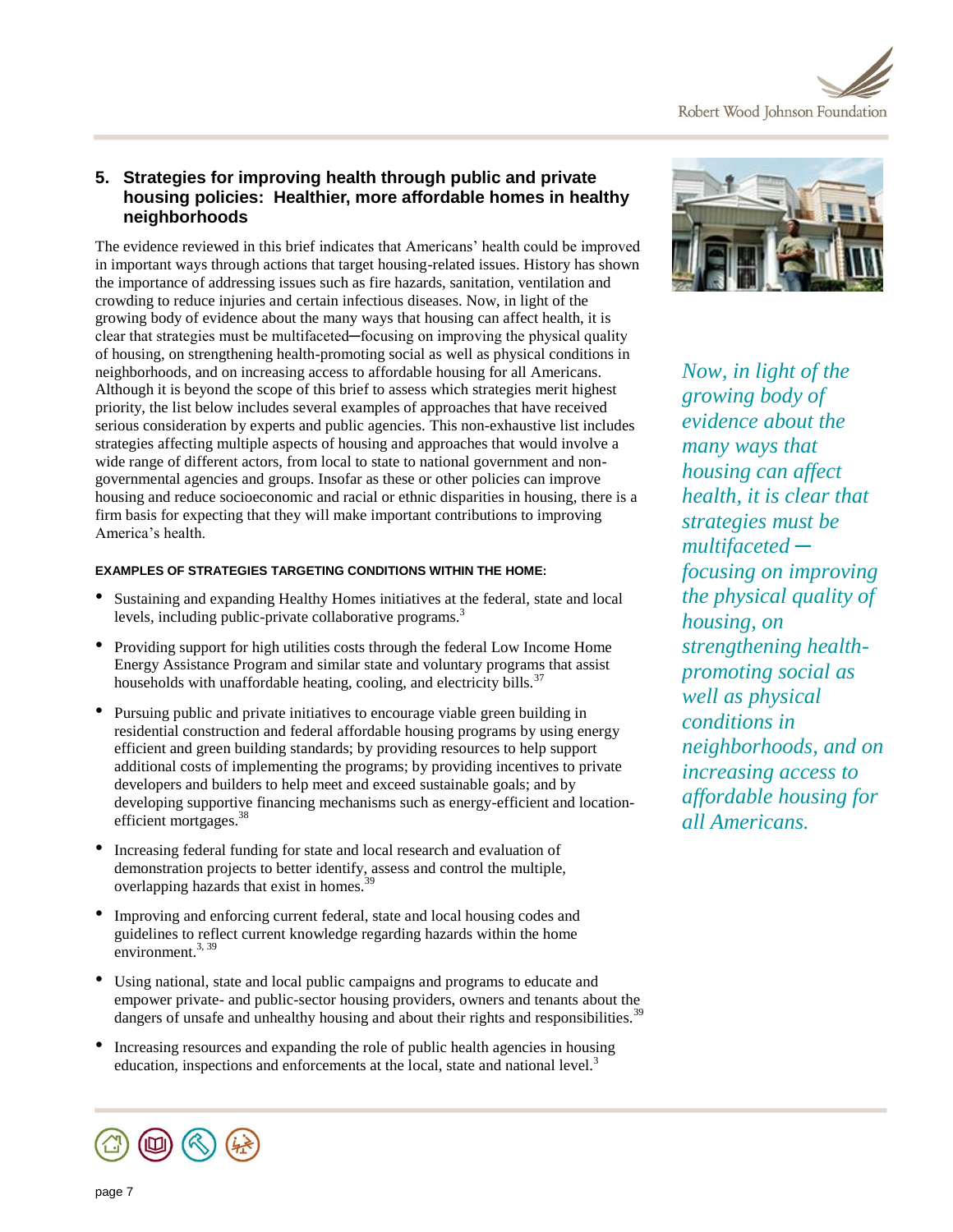

## **AN EXAMPLE OF STRATEGIES TARGETING NEIGHBORHOOD CONDITIONS**

• Strengthening enforcement of fair housing laws, including the Federal Fair Housing Act and other state and local regulations prohibiting racial discrimination in housing markets, and evaluating housing antidiscrimination policy for its effects on health.<sup>40,41</sup>

#### **EXAMPLES OF STRATEGIES TARGETING HOUSING AFFORDABILITY:**

- Developing public-private initiatives to expand affordable housing options through subsidies enabling individual tenants to rent in the private sector and through construction of new health-promoting affordable housing.
- Implementing state and local land use and zoning policies to promote fair housing choice in communities. $42, 43$
- Continuing federal involvement in lending and fairness standards for banking and loan institutions. Improving banking and lending procedures of the private-sector to create equal opportunities for credit.<sup>43</sup>
- Increasing collaboration across government agencies at all levels and between stakeholders from community groups, public health agencies, and private groups (e.g., employers) to ensure a coordinated approach to housing as a determinant of health and health disparities. $3, 39, 43$
- Exploring private initiatives-such as Habitat for Humanity-to create more affordable, healthy housing.

*Policies targeting affordable housing include subsidies enabling tenants to rent in the private sector, zoning policies promoting fair housing practices, fair opportunities for credit, and private initiatives such as Habitat for Humanity that expand the stock of housing.* 

## **RESOURCES**

- Joint Center for Housing Studies, <http://www.jchs.harvard.edu/>
- National Center for Healthy Housing (NCHH), <http://www.centerforhealthyhousing.org/>
- National Fair Housing Alliance (NFHA),<http://www.nationalfairhousing.org/>
- National Housing Conference (NHC) and Center for Housing Policy, <http://www.nhc.org/about/NHC-Mission-Goals.html>
- PolicyLink,<http://www.policylink.org/>
- US Department of Housing and Urban Development (HUD),<http://www.hud.gov/>

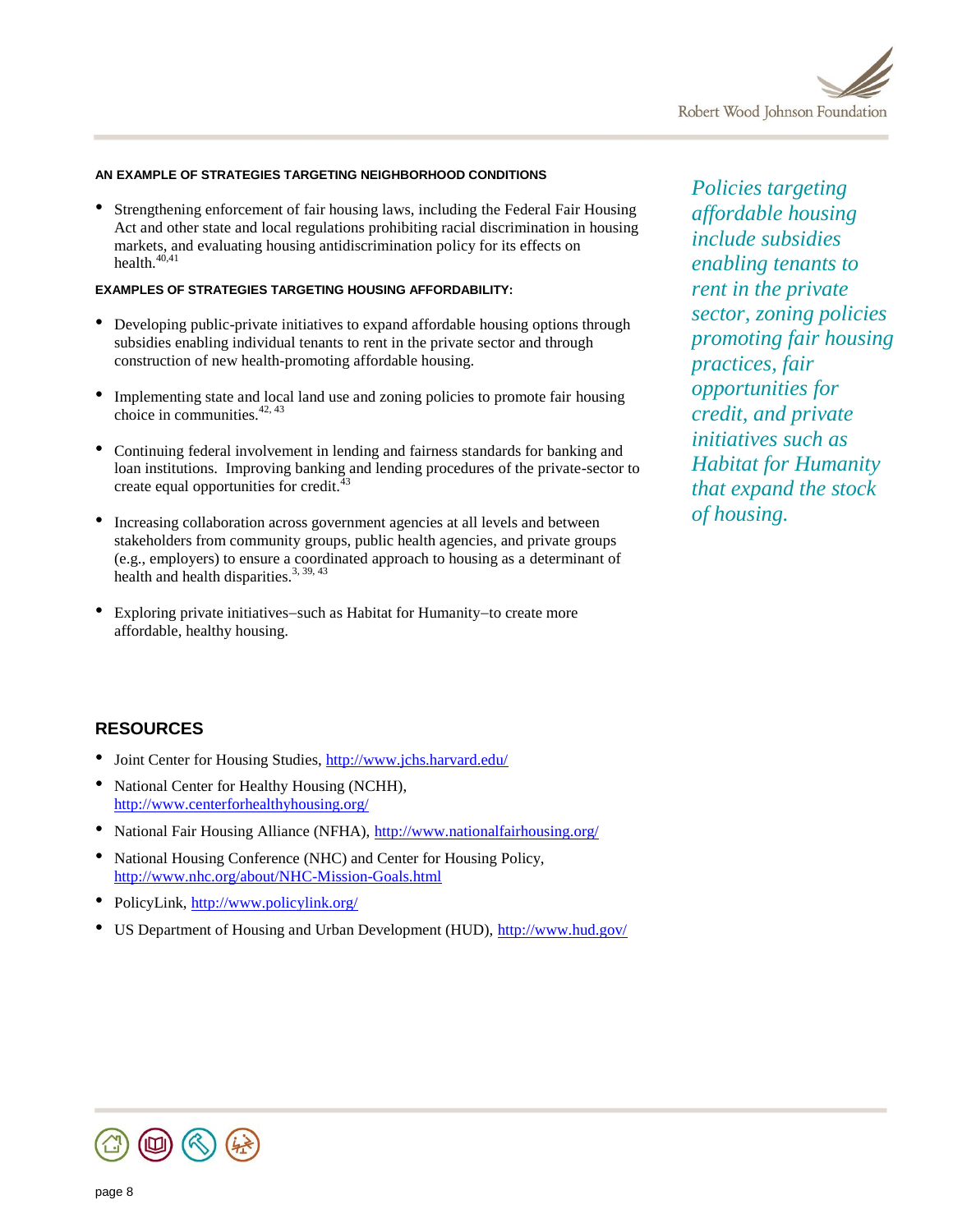

## **ABOUT THE ROBERT WOOD JOHNSON FOUNDATION**

The Robert Wood Johnson Foundation focuses on the pressing health and health care issues facing our country. As the nation's largest philanthropy devoted exclusively to improving the health and health care of all Americans, the Foundation works with a diverse group of organizations and individuals to identify solutions and achieve comprehensive, meaningful and timely change. For 40 years, the Foundation has brought experience, commitment, and a rigorous, balanced approach to the problems that affect the health and health care of those it serves. When it comes to helping Americans lead healthier lives and get the care they need, the Foundation expects to make a difference in your lifetime.

## **ABOUT THE COMMISSION TO BUILD A HEALTHIER AMERICA**

The Robert Wood Johnson Foundation Commission to Build a Healthier America was a national, independent, non-partisan group of leaders that released 10 recommendations to dramatically improve the health for all Americans. [www.commissiononhealth.org](http://www.commissiononhealth.org/)

## **ABOUT THIS ISSUE BRIEF SERIES**

This issue brief is one in a series of eleven on the social determinants of health. The series began as a product of the Robert Wood Johnson Foundation Commission to Build a Healthier America.

## **CREDITS: LEAD AUTHORS**

*University of California, San Francisco Center on Disparities in Health* Paula Braveman, M.D., M.P.H. Mercedes Dekker, M.P.H. Susan Egerter, Ph.D. Tabashir Sadegh-Nobari, M.P.H.

*Johns Hopkins School of Medicine* Craig Pollack, M.D., M.H.S.

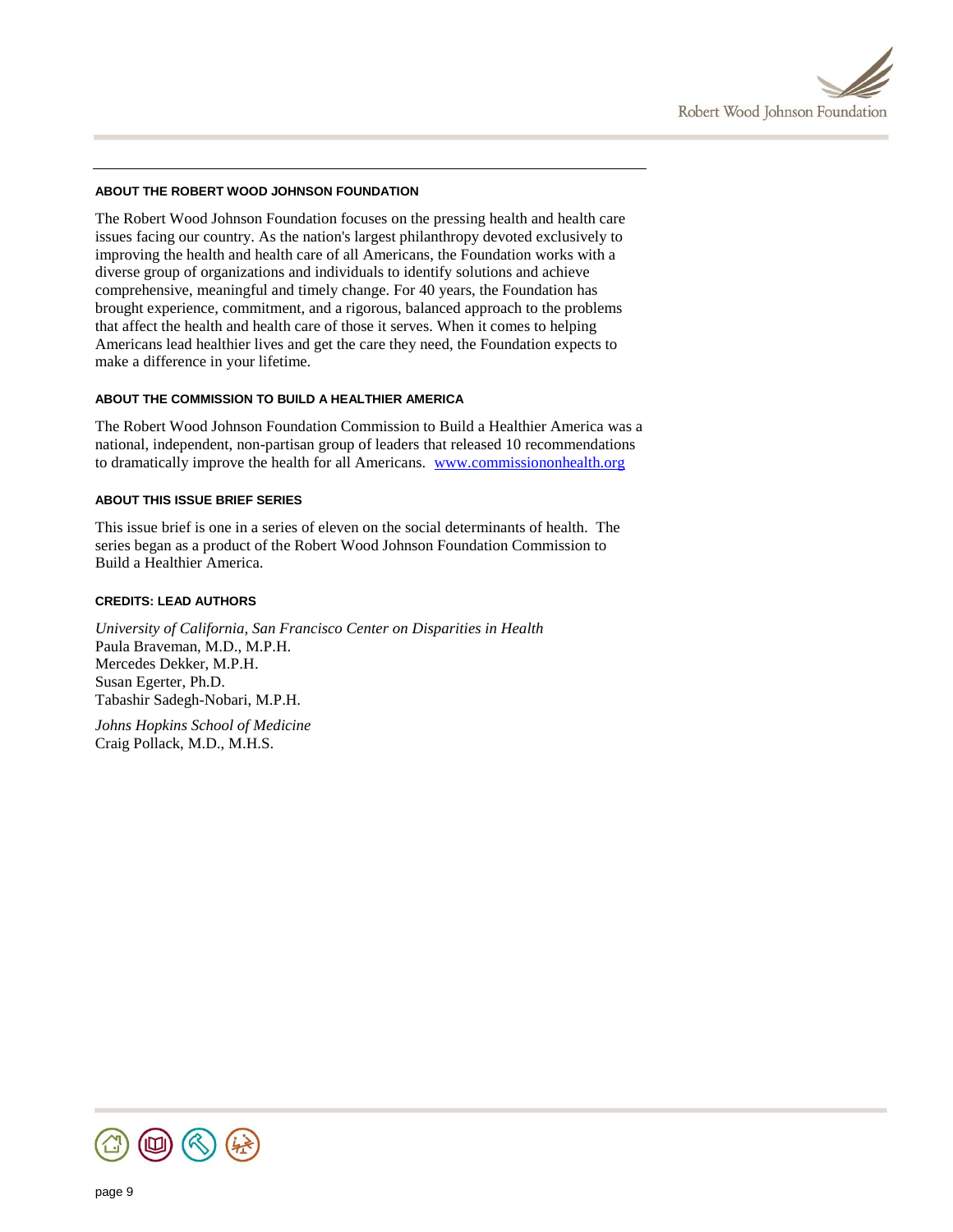#### **REFERENCES**

- 1. Klepeis NE, Tsang AM and Behar JV. *Analysis of the National Human Activity Pattern Survey (NHAPS) Respondents from a Standpoint of Exposure Assessment. Final Report.* Las Vegas, NV: U.S. Environmental Protection Agency, 1995.
- 2. Krieger J and Higgins DL. "Housing and Health: Time Again for Public Health Action." *Am J Public Health*, 92(5): 758-68, 2002.
- 3. Shaw M. "Housing and Public Health." *Annu Rev Public Health*, 25: 397-418, 2004.
- 4. Centers for Disease Control and Prevention. *Blood Lead Levels--United States, 1999-2002.* Centers for Disease Control and Prevention, *MMWR Morb Mortal Wkly Rep.* 2005, 513-6.
- 5. Jacobs DE, Clickner RP, Zhou JY, et al. "The Prevalence of Lead-Based Paint Hazards in U.S. Housing." *Environ Health Perspect*, 110(10): A599-606, 2002.
- 6. Pleis JR and Lethbridge-Cejku M. *Summary Health Statistics for U.S. Adults: National Health Interview Survey, 2006. Vital Health Stat.* National Center for Health Statistics, 2007.
- 7. Bloom B and Cohen RA. *Summary Health Statistics for U.S. Children: National Health Interview Survey, 2006. Vital Health Stat.* National Center for Health Statistics, 2007.
- 8. Lanphear BP, Aligne CA, Auinger P, et al. "Residential Exposures Associated with Asthma in U.S. Children." *Pediatrics*, 107(3): 505-11, 2001.
- 9. Lanphear BP, Kahn RS, Berger O, et al. "Contribution of Residential Exposures to Asthma in U.S. Children and Adolescents." *Pediatrics*, 107(6): E98, 2001.
- 10. Russo A, Jiang HJ and M. B. *Trends in Potentially Preventable Hospitalizations among Adults and Children, 1997-2004.* Rockville, MD: Agency for Healthcare Research and Quality, August 2007.
- 11. United States Environmental Protection Agency. *Home Buyer's and Seller's Guide to Radon.* November 2006.
- 12. Bonnefoy X, Annesi-Maesano I, Moreno Aznar L, et al. *Review of Evidence on Housing and Health. Fourth Ministerial Conference on Environment and Health.* Budapest, Hungary: World Health Organization, 2004.
- 13. Phelan KJ, Khoury J, Kalkwarf H, et al. "Residential Injuries in U.S. Children and Adolescents." *Public Health Rep*, 120(1): 63-70, 2005.
- 14. Centre for Comparative Housing Research and Health Policy Research Unit at De Montfort University Leicester. *The Impact of Overcrowding on Health and Education: A Review of the Evidence and Literature.* London: Office of the Deputy Prime Minister May 2004.
- 15. Evans GW. "Child Development and the Physical Environment." *Annu Rev Psychol*, 57: 423-51, 2006.
- 16. U.S. Department of Health and Human Services. *Healthy People 2010 Midcourse Review.* Washington, DC: US Government Printing Office, December 2006.
- 17. Krieger JW, Takaro TK, Song L, et al. "The Seattle-King County Healthy Homes Project: A Randomized, Controlled Trial of a Community Health Worker Intervention to Decrease Exposure to Indoor Asthma Triggers." *Am J Public Health*, 95(4): 652-9, 2005.
- 18. *Healthy Homes Fact Sheet.* U.S. Department of Housing and Urban Development and Office of Healthy Homes and Lead Hazard Control, Washington, DC, 2007.
- 19. U.S. Department of Housing and Urban Development and Office of Lead Hazard Control. *The Healthy Homes Initiative: A Preliminary Plan (Full Report).* Washington, DC, 1999.
- 20. *Seattle Healthy Homes Initiative Abstract.* U.S. Department of Housing and Urban Development, Washington, DC, 2001.
- 21. Krieger JK, Takaro TK, Allen C, et al. "The Seattle-King County Healthy Homes Project: Implementation of a Comprehensive Approach to Improving Indoor Environmental Quality for Low-Income Children with Asthma." *Environ Health Perspect*, 110 Suppl 2: 311-22, 2002.
- 22. Bell JE and Rubin V. *Why Place Matters : Building a Movement for Healthy Communities*. Oakland, CA: PolicyLink; Los Angeles, CA.: California Endowment, 2007.